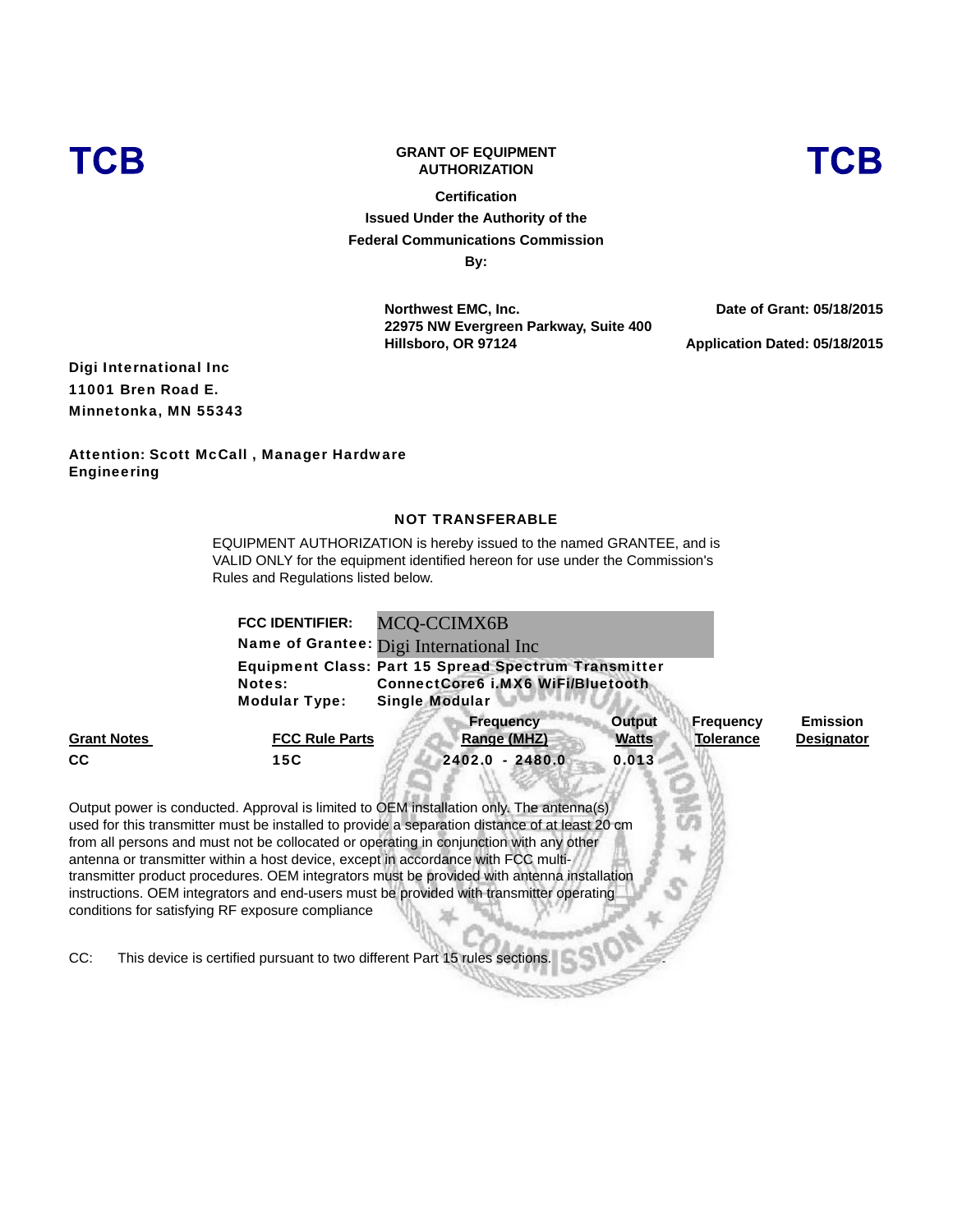

# **GRANT OF EQUIPMENT AUTHORIZATION**

**Certification Issued Under the Authority of the Federal Communications Commission By:**

> **Northwest EMC, Inc. 22975 NW Evergreen Parkway, Suite 400 Hillsboro, OR 97124**

**Date of Grant: 05/18/2015**

**Application Dated: 05/18/2015**

Digi International Inc 11001 Bren Road E. Minnetonka, MN 55343

Attention: Scott McCall , Manager Hardware Engineering

#### NOT TRANSFERABLE

EQUIPMENT AUTHORIZATION is hereby issued to the named GRANTEE, and is VALID ONLY for the equipment identified hereon for use under the Commission's Rules and Regulations listed below.

|                    | <b>FCC IDENTIFIER:</b><br><b>Notes:</b><br><b>Modular Type:</b> | MCQ-CCIMX6B<br>Name of Grantee: Digi International Inc<br><b>Equipment Class: Unlicensed National Information</b><br>Infrastructure TX<br><b>ConnectCore6 i.MX6 WiFi/Bluetooth</b><br><b>Single Modular</b>                                                                                                                                                                         |                        |                                      |                                      |  |
|--------------------|-----------------------------------------------------------------|-------------------------------------------------------------------------------------------------------------------------------------------------------------------------------------------------------------------------------------------------------------------------------------------------------------------------------------------------------------------------------------|------------------------|--------------------------------------|--------------------------------------|--|
| <b>Grant Notes</b> | <b>FCC Rule Parts</b>                                           | <b>Frequency</b><br><b>Range (MHZ)</b>                                                                                                                                                                                                                                                                                                                                              | Output<br><b>Watts</b> | <b>Frequency</b><br><b>Tolerance</b> | <b>Emission</b><br><b>Designator</b> |  |
| <b>CC</b>          | 15E                                                             | 5180.0 - 5240.0                                                                                                                                                                                                                                                                                                                                                                     | 0.024                  |                                      |                                      |  |
| cc                 | 15E                                                             | 5260.0 - 5320.0                                                                                                                                                                                                                                                                                                                                                                     | 0.022                  |                                      |                                      |  |
| <b>CC</b>          | 15E                                                             | 5500.0 - 5700.0                                                                                                                                                                                                                                                                                                                                                                     | 0.029                  |                                      |                                      |  |
|                    |                                                                 | Output power is conducted. Operation of this device in the 5150 MHz to 5250 MHz range is<br>restricted to indoor use only. Approval is limited to OEM installation only. The antenna(s)<br>used for this transmitter must be installed to provide a separation distance of at least 20 cm<br>from all persons and must not be collocated or operating in conjunction with any other |                        |                                      |                                      |  |

from all persons and must not be collocated or operating in conjunction with any other antenna or transmitter within a host device, except in accordance with FCC multitransmitter product procedures. OEM integrators must be provided with antenna installation instructions. OEM integrators and end-users must be provided with transmitter operating conditions for satisfying RF exposure compliance

CC: This device is certified pursuant to two different Part 15 rules sections.